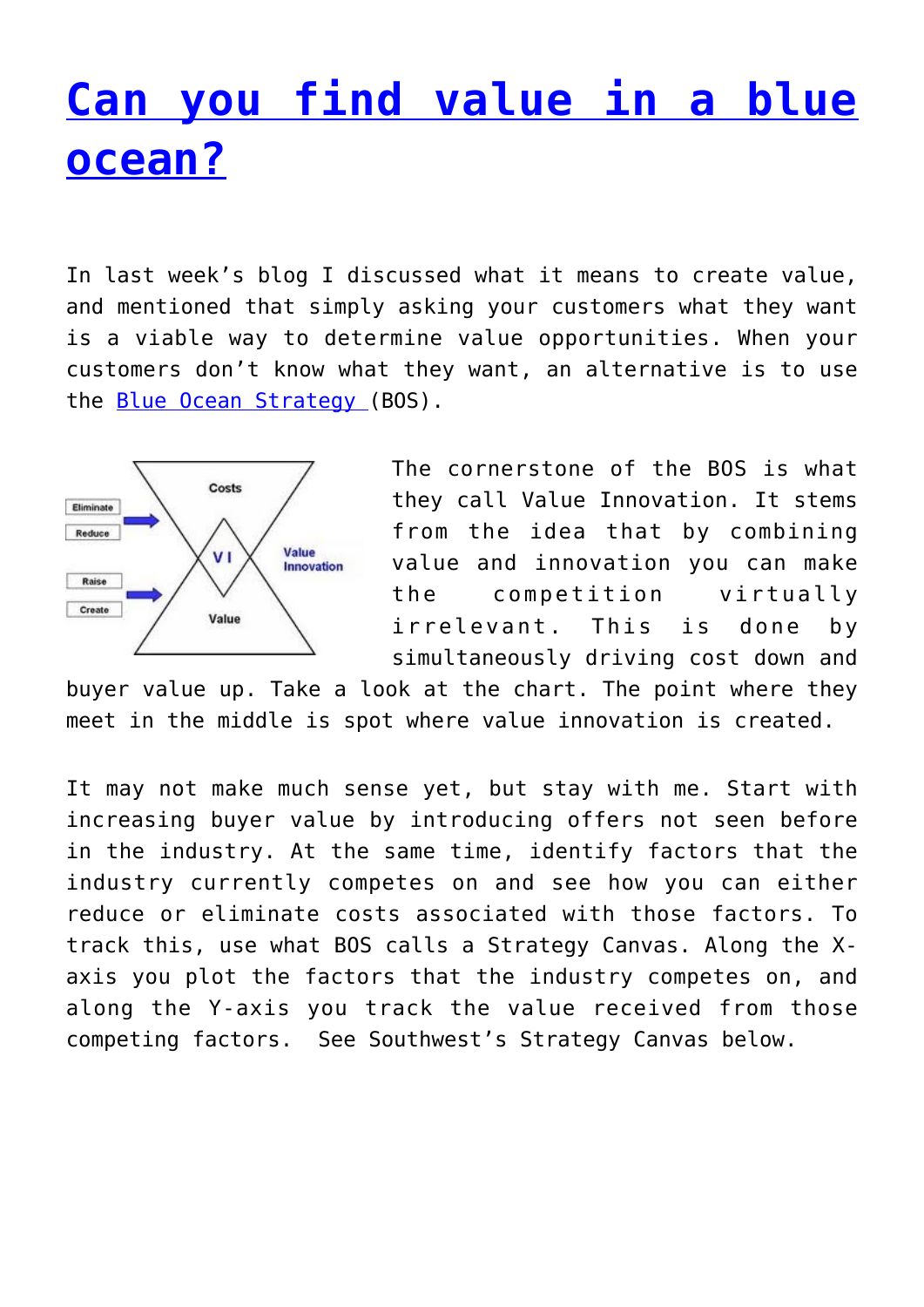**Southwest Airlines Strategy Canyas** 



Once you know the factors that the industry "currently" competes on, you dive into what BOS calls the [Four Actions](http://www.blueoceanstrategy.com/abo/4_action.html) [Framework,](http://www.blueoceanstrategy.com/abo/4_action.html) which consists of these four questions:

- 1) Which of the factors that the industry takes for granted should be eliminated?
- 2) Which factors should be reduced well below the industry standard?
- 3) Which factors should be raised well above the industry's standard?
- 4) Which factors should be created that the industry has never offered?

The first two questions assist in reducing cost, and the last two are meant to help generate value.

By doing this exercise and taking it seriously, you have the potential to break the mold and create something new and special. Think about historical breakaways, like Ford's [Model-](http://en.wikipedia.org/wiki/Ford_Model_T)[T ca](http://en.wikipedia.org/wiki/Ford_Model_T)r for the masses back in 1908, [CNN'](http://en.wikipedia.org/wiki/History_of_CNN_(1980%E2%80%932003))s 24/7 news in 1980, [Starbucks](http://en.wikipedia.org/wiki/Starbucks) coffee – a higher price but higher quality or [Cirques du Soleil's B](http://en.wikipedia.org/wiki/Cirque_du_Soleil)roadway performance/circus, using people instead of animals.

The book offers several examples and explanations, so if you're serious about breaking the mold, it's a great way to